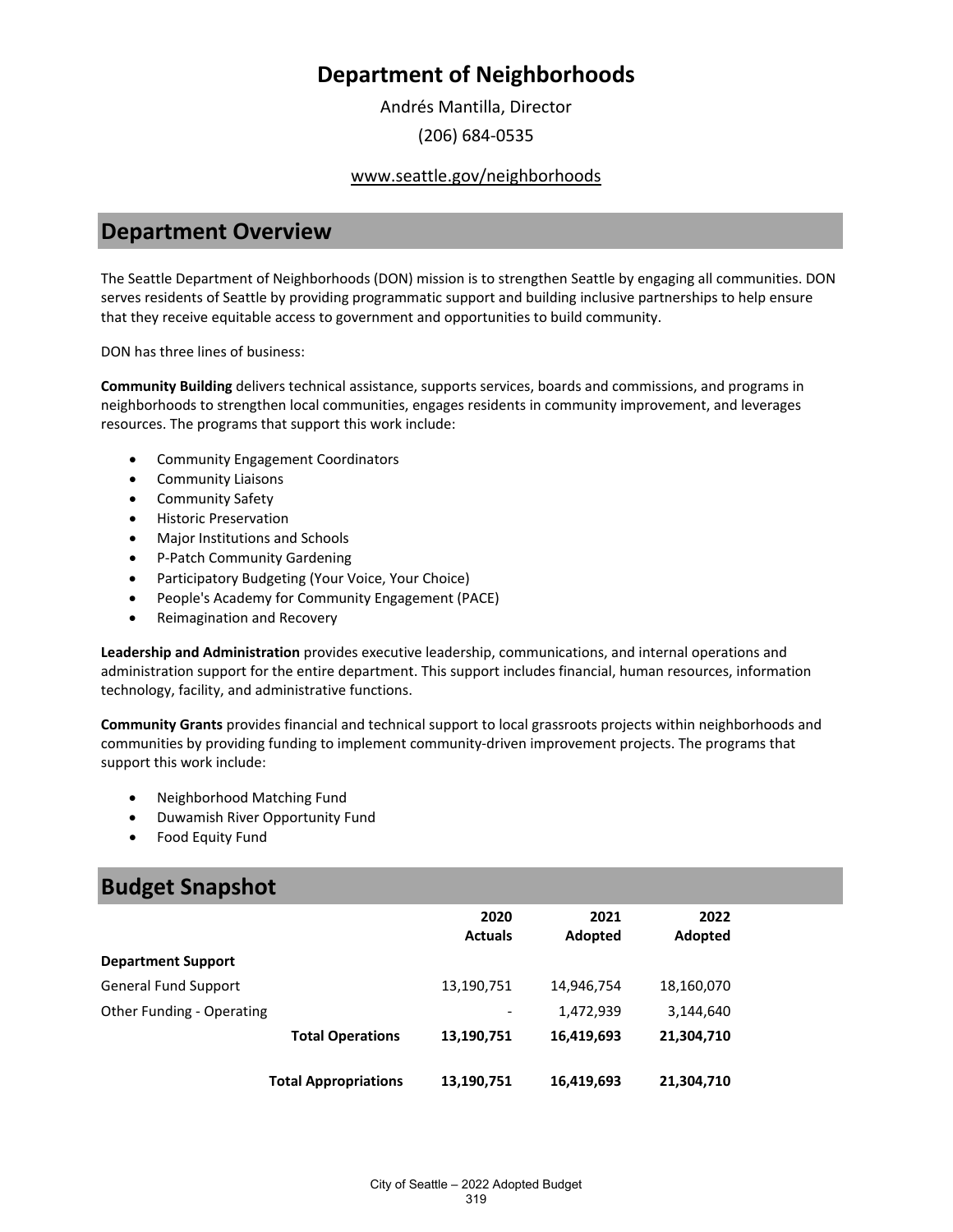Full-Time Equivalents Total\* 65.00 64.00 75.50

*\* FTE totals are provided for informational purposes only. Changes in FTEs resulting from City Council or Human Resources Director actions outside of the budget process may not be detailed here*

# **Budget Overview**

The Seattle Department of Neighborhoods (DON) 2022 Adopted Budget is anchored in both restoration and reimagination. Adjustments were made to both restore funding and positions lost during the pandemic as well as increase needed investments in new programs and resources that prioritize the needs of Seattle's most disenfranchised communities. It reflects DON's commitment to centering racial equity, investing in communitydriven solutions, and reimagining local government to better serve Black, Indigenous, and People of Color (BIPOC) communities.

## **Advancing Equity**

The adopted budget adds funding to build and launch programs centered on advancing equity. It includes a new investment of \$1.8M from the Equitable Communities Initiative to develop a holistic generational wealth education program to help residents and business owners disproportionately affected by systemic racism to build wealth and achieve stability. In addition, the newly launched Food Equity Fund (FEF) will receive two increases in funding for a total new investment of \$2.25M. This investment increase was a coordinated recommendation from the Equitable Communities Initiative Task Force in 2021 as well as the Sweetened Beverage Tax Community Advisory Board. This investment increase includes five new FTEs to scale and administer this granting program. The FEF will invest in community-based projects designed and led by the people most impacted by race, social, health, and environmental injustices.

## **Strengthening Outreach and Engagement**

The adopted budget strengthens DON's investment in improving coordination of equitable community engagement throughout the City. It includes position and budget authority for a full-time employee to provide strategic advisement, coordination, and support to the City's portfolio of work in the Chinatown International District. It also adds two new Strategic Advisor positions, backed by revenues from Seattle Public Utilities, that will allow DON to increase equitable engagement to communities most impacted by the City's growth and infrastructure needs.

## **Restoring Staffing**

As a result of budget reductions in 2020 and 2021, some DON programs have been operating with reduced staffing. The adopted budget restores staffing for both the Historic Preservation and Major Institutions and Schools programs, better positioning DON to meet the demands of future development as the City recovers from the pandemic. DON will also realign existing staff to address emerging and on-going outreach and engagement needs in coordination with other City departments.

## **Additional Investments**

DON's adopted budget provides additional investments to support the Seattle City Charter mandated redistricting process, the facilitation of Payroll Tax Oversight Committee, as well as proven programs that address public safety in South Park, Rainier Beach, and Chinatown International District.

## **City Council Changes to the Proposed Budget**

Council made changes to the Equitable Communities Initiative investments, switching both the Food Equity Fund investment and the Wealth Education investment from on-going funding to one-time funding, and made a commitment to work with the Executive to identify an on-going funding source for all Equitable Community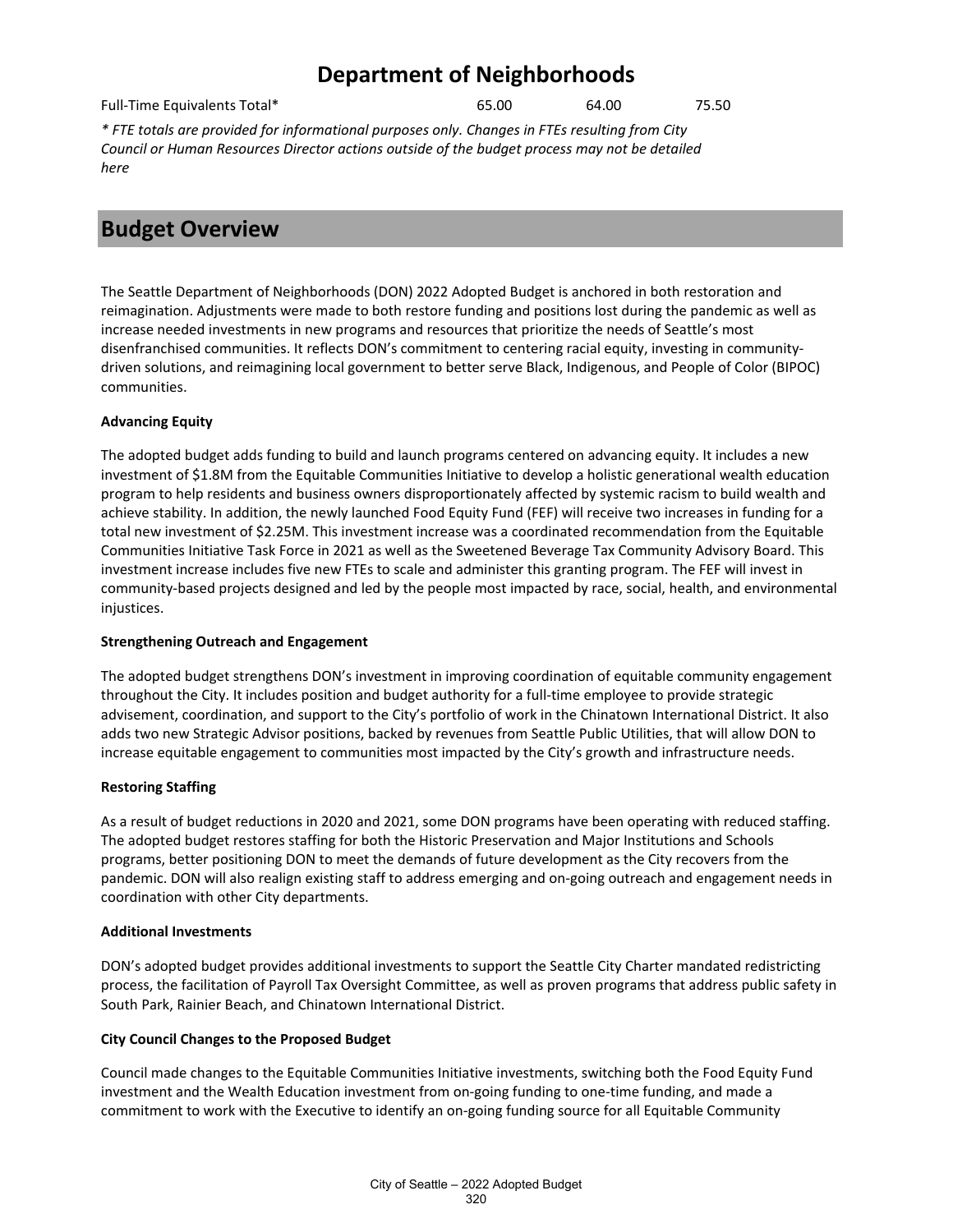Investments in 2023. Council reduced the Wealth Education investment by \$900,000 in 2022. Council provided onetime funding for strategic neighborhood planning in the Chinatown International District and added one-time funding to research and make recommendations for a Guaranteed Basic Income (GBI) pilot program to be added to the 2023 Adopted Budget. Finally, Council added a Statement of Legislated Intent requesting DON provide recommendations on opportunities for a more equitable economy and community wealth building. Additional details on these changes can be found in the summary of each change below.

## **Incremental Budget Changes**

## **Department of Neighborhoods**

|                                                                                                            | <b>Dollars</b> | <b>FTE</b> |
|------------------------------------------------------------------------------------------------------------|----------------|------------|
| 16,419,693<br>2021 Adopted Budget                                                                          |                | 64.00      |
| <b>Baseline</b>                                                                                            |                |            |
| One-time reversals                                                                                         | (250,000)      |            |
| <b>Baseline Adjustments for Personnel Costs</b>                                                            | 88,690         |            |
| Citywide Adjustments for Standard Cost Changes                                                             | 149,439        |            |
| Health Care Reconciliation - Leadership & Administration                                                   |                |            |
| Health Care Reconciliation - Community Building BSL                                                        |                |            |
| True up of retirement accounts                                                                             | 34,430         |            |
| Other budget neutral baseline accounts clean up                                                            |                |            |
| <b>Expenditure to Revenue Reconciliation</b>                                                               | (140, 057)     |            |
| <b>Proposed Operating</b>                                                                                  |                |            |
| Investment in the Food Equity Fund (Equitable Communities Initiative)                                      | 750,000        | 1.00       |
| Increase Food Equity Fund Programming                                                                      | 1,500,000      | 4.00       |
| Add SA1 for Chinatown International District Outreach & Engagement                                         | 151,701        | 1.00       |
| Add Staffing for Outreach and Engagement for Seattle Public Utilities                                      | 371,805        | 2.00       |
| Restore Staffing for Historic Preservation and Major Institutions and Schools<br>programs                  | 78,839         |            |
| Restore Funding for South Park Public Safety Coordinator                                                   | 110,000        |            |
| Factor Inflation to Rainier Beach: A Beautiful Safe Place for Youth                                        | 22,531         |            |
| Provide Resources For Redistricting                                                                        | 275,000        |            |
| Provide Resources for Wealth Education (Equitable Communities Initiative)                                  | 1,800,000      | 2.50       |
| Eliminate Funding for Find It Fix It                                                                       | (30,000)       |            |
| Payroll Tax Oversight Committee Facilitation                                                               | 150,947        | 1.00       |
| Language Premium Staff Stipend                                                                             | 16,800         |            |
| <b>Proposed Technical</b>                                                                                  |                |            |
| Repurpose existing position from Community Engagement Coordinators to<br><b>Community Liaisons Program</b> |                |            |
| Centralize Budget for Language Access for Certain Programs in DON                                          |                |            |
| True up Expenditure and Revenue Budget for Outreach & Engagement                                           | (321, 495)     |            |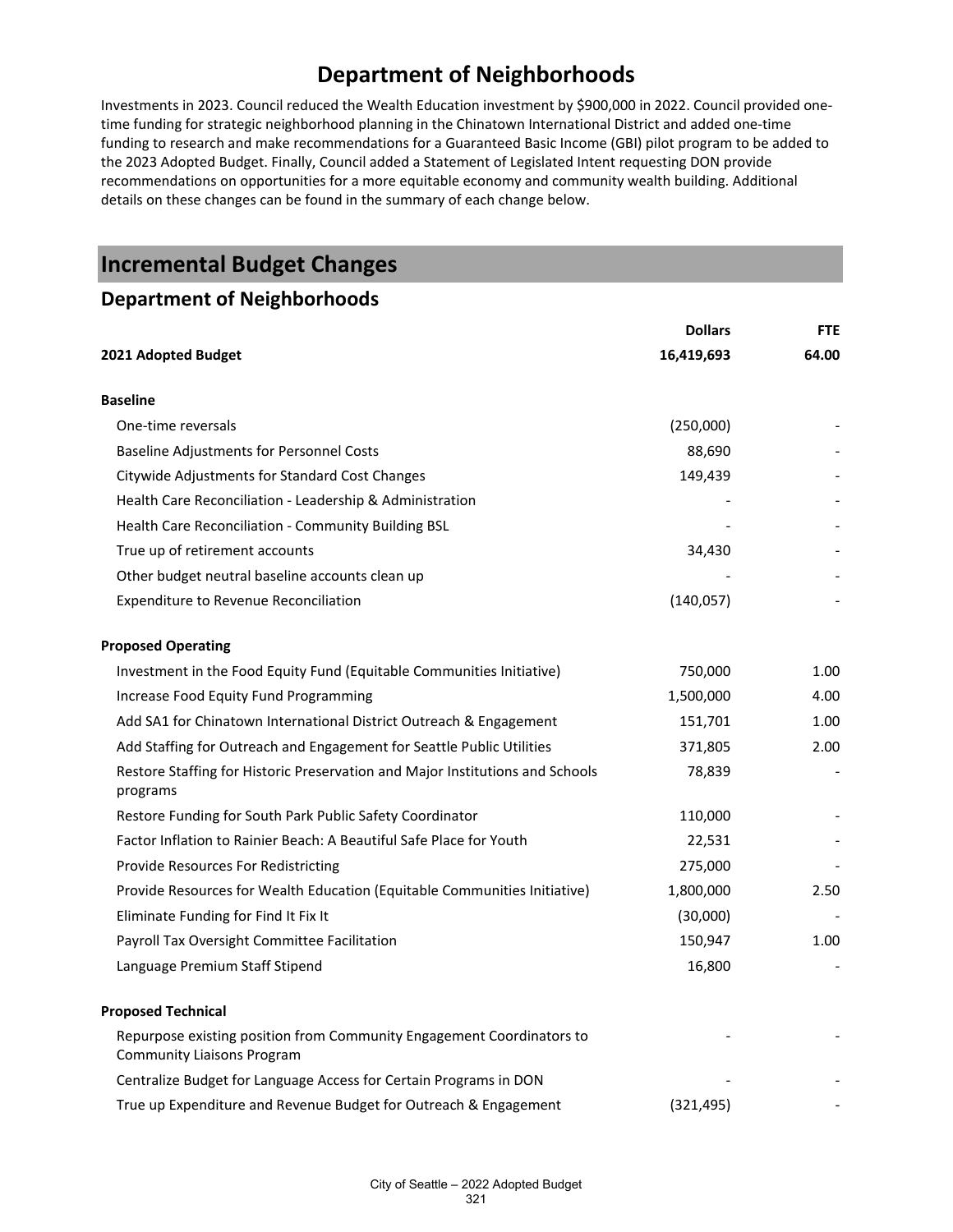Centralize Health Care - Proposed Phase

#### **Council**

| Total 2022 Adopted Budget                                                                                                 | \$21,304,710 | 75.50 |
|---------------------------------------------------------------------------------------------------------------------------|--------------|-------|
| <b>Total Incremental Changes</b>                                                                                          | \$4,885,017  | 11.50 |
| Add \$200,000 GF in DON for a Guaranteed Basic Income Program and impose a<br>proviso                                     | 200.000      |       |
| <b>Council Provisos</b>                                                                                                   |              |       |
| Errata Corrections to the Proposed Budget and CIP                                                                         | 26,386       |       |
| Add \$800,000 GF to DON to support planning for the Chinatown/International<br><b>District</b>                            | 800,000      |       |
| Changes to Jumpstart Fund Expenditures, Coronavirus Local Recovery Fund<br>Resources, and Other Community-led Investments | (900,000)    |       |
|                                                                                                                           |              |       |

## **Description of Incremental Budget Changes**

|                                                 | <b>Baseline</b>                                                                                                                                                                                                           |  |
|-------------------------------------------------|---------------------------------------------------------------------------------------------------------------------------------------------------------------------------------------------------------------------------|--|
| <b>One-time reversals</b>                       |                                                                                                                                                                                                                           |  |
| Expenditures                                    | \$(250,000)                                                                                                                                                                                                               |  |
|                                                 | This Item reverses one-time funding in the 2021 Adopted Budget. Items being removed include South Park Public<br>Safety Coordinator (\$75K) and Chinatown/International District Visioning Phase II (\$175K).             |  |
| <b>Baseline Adjustments for Personnel Costs</b> |                                                                                                                                                                                                                           |  |
| Expenditures                                    | \$88,690                                                                                                                                                                                                                  |  |
|                                                 | This centrally administered change adjusts appropriations to restore the annual wage increase for non-represented<br>Executives, Managers and Strategic Advisors, which was forgone in 2021 due to financial constraints. |  |

#### **Citywide Adjustments for Standard Cost Changes**

| Expenditures | \$149,439 |
|--------------|-----------|
|              |           |

Citywide technical adjustments made in the baseline phase reflect changes to internal services costs, including rates from the Department of Finance & Administrative Services, Seattle Information Technology Department, Seattle Department of Human Resources, and for healthcare, retirement and industrial insurance charges for the department. These adjustments reflect initial assumptions about these costs and inflators early in the budget process.

#### **Health Care Reconciliation - Leadership & Administration**

**Expenditures** 

This item transfers healthcare expenditures to the correct BSL. This item is an account reconciliation and is budget neutral.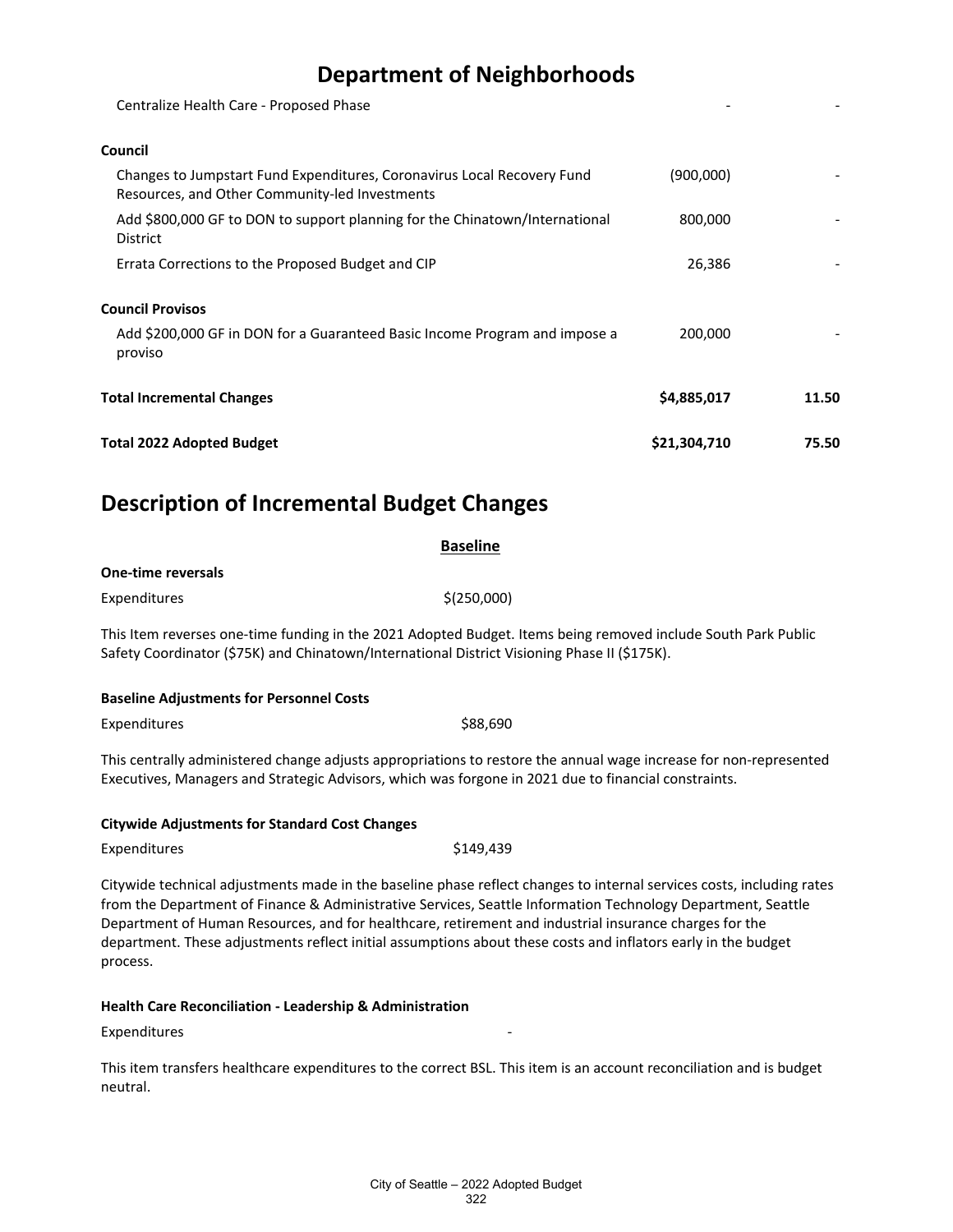#### **Health Care Reconciliation - Community Building BSL**

#### **Expenditures**

This item transfers healthcare expenditures to the correct BSL. This item is an account reconciliation and is budget neutral.

#### **True up of retirement accounts**

Expenditures \$34,430

This item is a true up of retirement account expenditures per the updated Central Cost Manual.

#### **Other budget neutral baseline accounts clean up**

**Expenditures** 

This item is a budget-neutral accounts reconciliation.

#### **Expenditure to Revenue Reconciliation**

 $\zeta(140,057)$ 

This item is a true up of expenditure authority based on revised revenue projections.

## **Proposed Operating**

#### **Investment in the Food Equity Fund (Equitable Communities Initiative)**

| Expenditures               | \$750,000 |
|----------------------------|-----------|
| <b>Position Allocation</b> | 1.00      |

The Council altered this proposal in the adopted budget. Refer to the Council Phase Changes section below. The Proposed Budget description follows: This item adds \$750,000 of on-going funding and 1 FTE Planning & Development Specialist II (PDS II) for additional investments in the Food Equity Fund (FEF). This investment was recommended by the Equitable Communities Initiative Task Force.

#### **Increase Food Equity Fund Programming**

| Expenditures               | \$1,500,000 |
|----------------------------|-------------|
| <b>Position Allocation</b> | 4.00        |

This item adds \$1.5M to the FEF for awards. This item adds position authority and allocates funding for 4 FTEs to scale and administer the fund. The FEF was originally proposed in 2020 as the Healthy Food Fund, bringing together resources from DON and HSD; however, launch of that program was delayed due to COVID-19.This funding increase was recommended by the Sweetened Beverage Tax Citizens Advisory Board (SBTCAB) and the Equitable Communities Initiative Task Force.

#### **Add SA1 for Chinatown International District Outreach & Engagement**

| Expenditures        | \$151,701 |
|---------------------|-----------|
| Position Allocation | 1.00      |

This item adds position and budget authority for 1 FTE Strategic Advisor 1 to provide overall strategic advisement, coordination, and support for the portfolio of investments in the Chinatown-International District (CID). Funding for community planning was included in prior budgets as one-time; this item makes support for that work ongoing.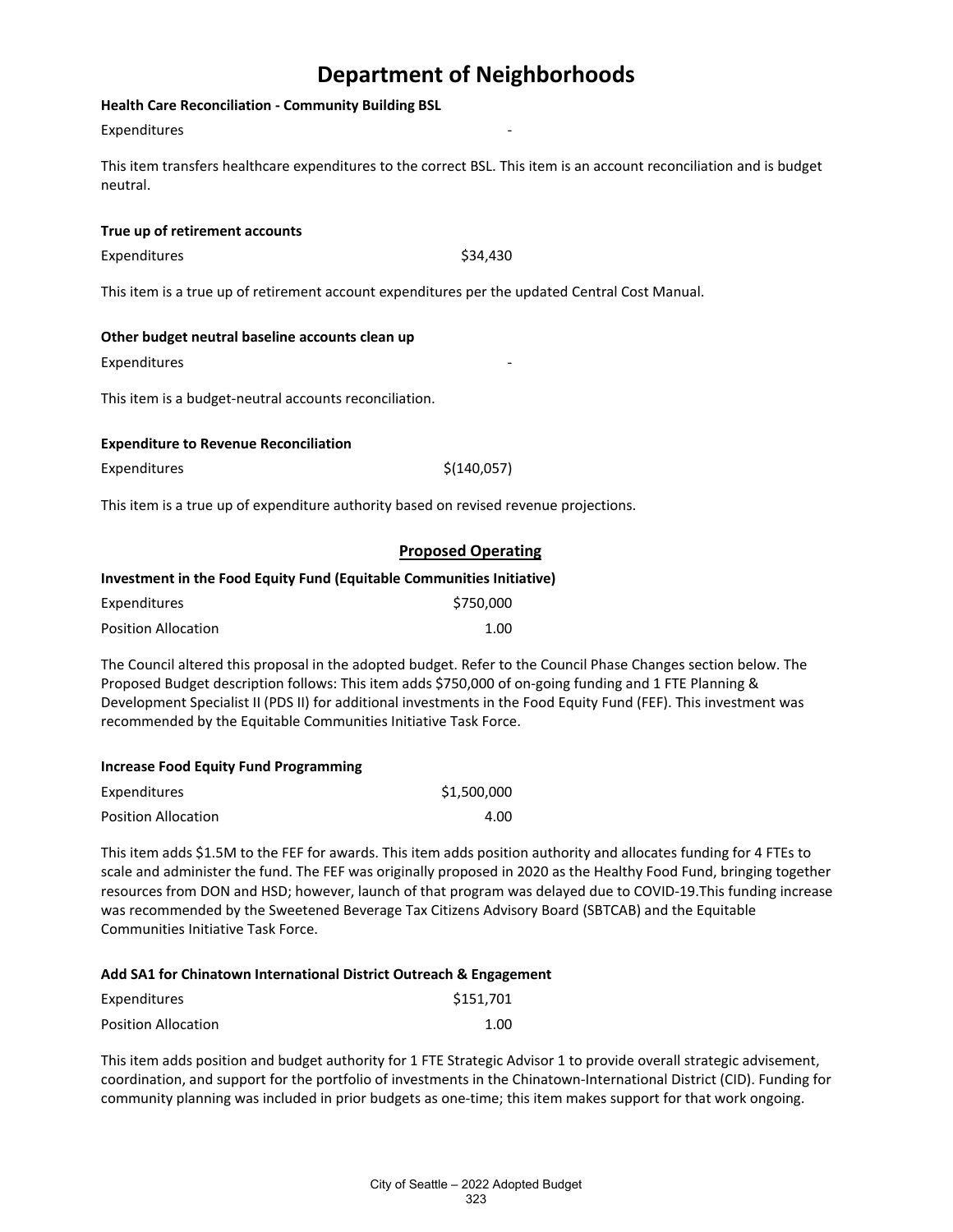#### **Add Staffing for Outreach and Engagement for Seattle Public Utilities**

| Expenditures               | \$371,805 |
|----------------------------|-----------|
| Revenues                   | \$371,805 |
| <b>Position Allocation</b> | 2.00      |

This item adds position and funding for 1.0 FTE Strategic Advisor 1 (SA1) and 1.0 FTE Strategic Advisor 2 (SA2) and program expenses to support community outreach and engagement interdepartmental partnerships. These changes will be revenue-backed by revenues from Seattle Public Utilities (SPU). DON will enter into a Memorandum of Agreement (MOA) with SPU, building upon an established inter-departmental cost-sharing model aimed at improving coordination of equitable community engagement throughout the City.

#### **Restore Staffing for Historic Preservation and Major Institutions and Schools programs**

| Expenditures | \$78.839                                                                                                                                                                                                                            |  |
|--------------|-------------------------------------------------------------------------------------------------------------------------------------------------------------------------------------------------------------------------------------|--|
|              | This item restores to full funding 1 FTE Community Development Specialist position in the Historic Preservation<br>program and a 1 FTE Planning & Development Specialist Sr position in the Major Institutions and Schools program. |  |

#### **Restore Funding for South Park Public Safety Coordinator**

Expenditures \$110,000

This item restores funding for the South Park Public Safety Coordinator. Funding for this contract was added on a one-time basis in the 2021 Adopted Budget and as a result removed from the Baseline as previously described. This change is an on-going restoration of funding.

#### **Factor Inflation to Rainier Beach: A Beautiful Safe Place for Youth**

| Expenditures | \$22,531 |
|--------------|----------|
|--------------|----------|

This item provides 3% inflationary adjustment to 2021 base funding for Rainier Beach: A Beautiful Safe Place for Youth programming.

#### **Provide Resources For Redistricting**

Expenditures \$275,000

This item provides resources for redistricting which include commissioner support, temporary staffing back-fill, consultant support, language access needs, information technology, and other programmatic expenses as dictated by the Seattle Municipal Code for the purpose of redrawing Seattle City Council districts follow the 2020 Census.

#### **Provide Resources for Wealth Education (Equitable Communities Initiative)**

| Expenditures               | \$1,800,000 |
|----------------------------|-------------|
| <b>Position Allocation</b> | 2.50        |

The Council altered this proposal in the adopted budget. Refer to the Council Phase Changes section below. The Proposed Budget description follows: This item adds \$1,800,000 in on-going funding to develop a holistic wealth education program intended to support BIPOC residents and business owners build wealth and achieve stability.

The program should include a pipeline of generational wealth resources related to home ownership, business development, financial planning, education, and health and leverage technology to connect BIPOC communities to available services from the City and partner organizations. This investment was recommended by the Equitable Community Initiative Task Force.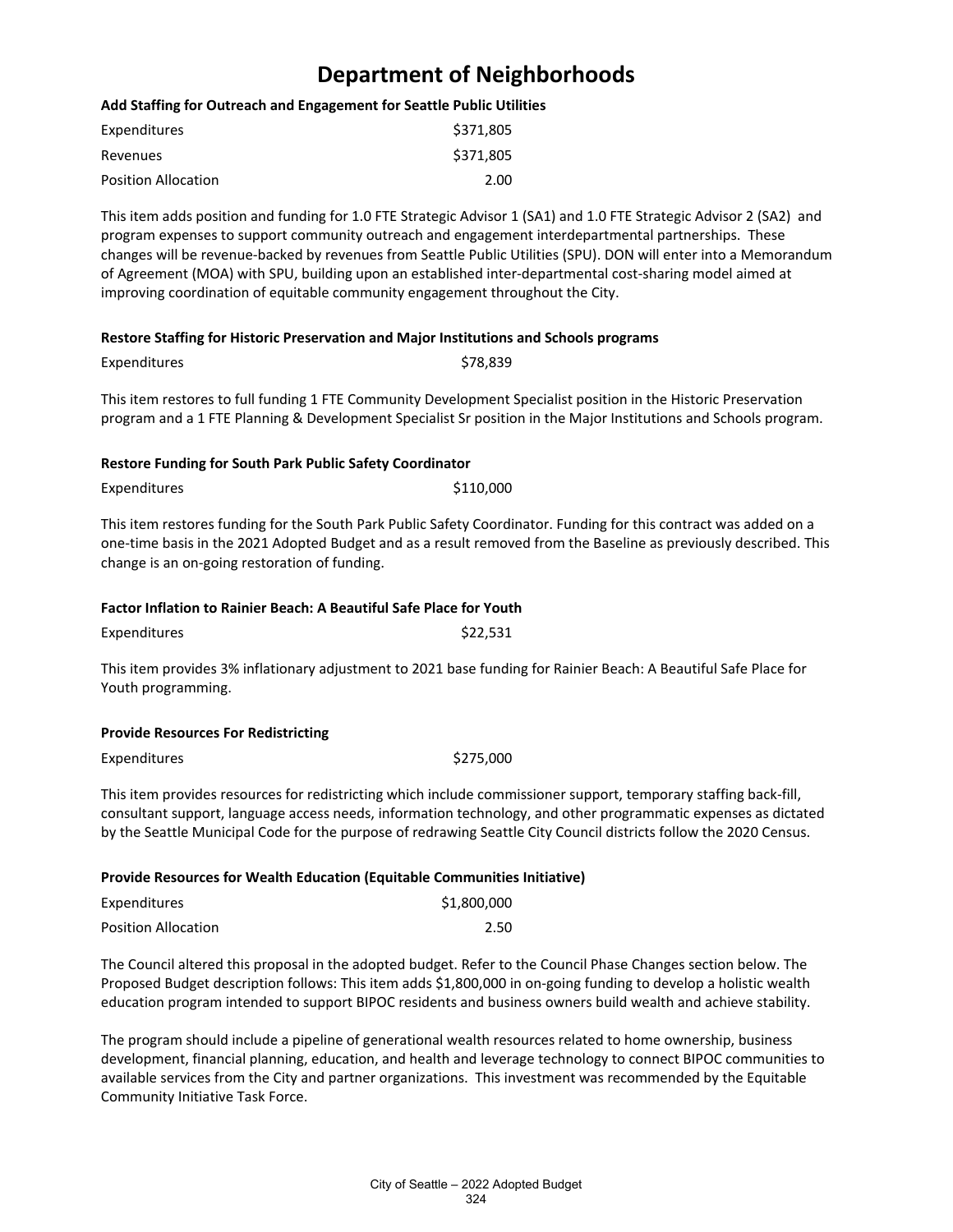#### **Eliminate Funding for Find It Fix It**

| Expenditures                                        | \$ (30,000)                                                                                                                                                                                                                                                                                                                                |  |
|-----------------------------------------------------|--------------------------------------------------------------------------------------------------------------------------------------------------------------------------------------------------------------------------------------------------------------------------------------------------------------------------------------------|--|
| River Opportunity Fund and Food Equity Fund.        | This item eliminates funding for Find It Fix It awards. DON provides financial and technical support to local grassroots<br>projects within neighborhoods and communities by providing funding to implement community-driven<br>improvement projects. The programs that support this work include the Neighborhood Matching Fund, Duwamish |  |
| <b>Payroll Tax Oversight Committee Facilitation</b> |                                                                                                                                                                                                                                                                                                                                            |  |
| Expenditures                                        | \$150.947                                                                                                                                                                                                                                                                                                                                  |  |
| <b>Position Allocation</b>                          | 1.00                                                                                                                                                                                                                                                                                                                                       |  |

This item provides funding for 1 FTE Strategic Advisor 1 to facilitate the newly created payroll tax oversight committee.

#### **Language Premium Staff Stipend**

| <b>Expenditures</b> | \$16,800 |
|---------------------|----------|
|                     |          |

This item increases ongoing appropriation authority for language services stipends. Per the Coalition of City Unions collective bargaining agreement, City employees who are multilingual and provide language services, such as interpretation and translation, to communicate with clients and/or other employees in business-related situations are now eligible for a monthly language premium stipend. The amounts in the 2022 budget are estimates based on the eligible employees from 2021.

#### **Proposed Technical**

#### **Repurpose existing position from Community Engagement Coordinators to Community Liaisons Program**

**Expenditures** 

Position Allocation

This item repurposes an existing position and funding from the Community Engagement Coordinator program to the Community Liaison program to align with citywide needs and department priorities. This change is budget neutral.

#### **Centralize Budget for Language Access for Certain Programs in DON**

Expenditures

This item moves \$16,000 from the Community Liaisons (CL) program expenses budget for Language Access to the Leadership and Administration/Departmental Indirect Costs program). This amount will be consolidated to the existing Language Access budget of \$2,143 in Internal Operations, for a total Language Access budget of \$18,143. This budget-neutral adjustment aims to better align where the central budget for Language Access should be accessed and tracked.

#### **True up Expenditure and Revenue Budget for Outreach & Engagement**

| Expenditures | $$$ (321,495) |
|--------------|---------------|
| Revenues     | $$$ (321,495) |

This item reduces expenditure budget authority by \$321,945 commensurate with the estimated revenue reduction pertaining to the DON/SDOT Memorandum of Agreement.

#### **Centralize Health Care - Proposed Phase**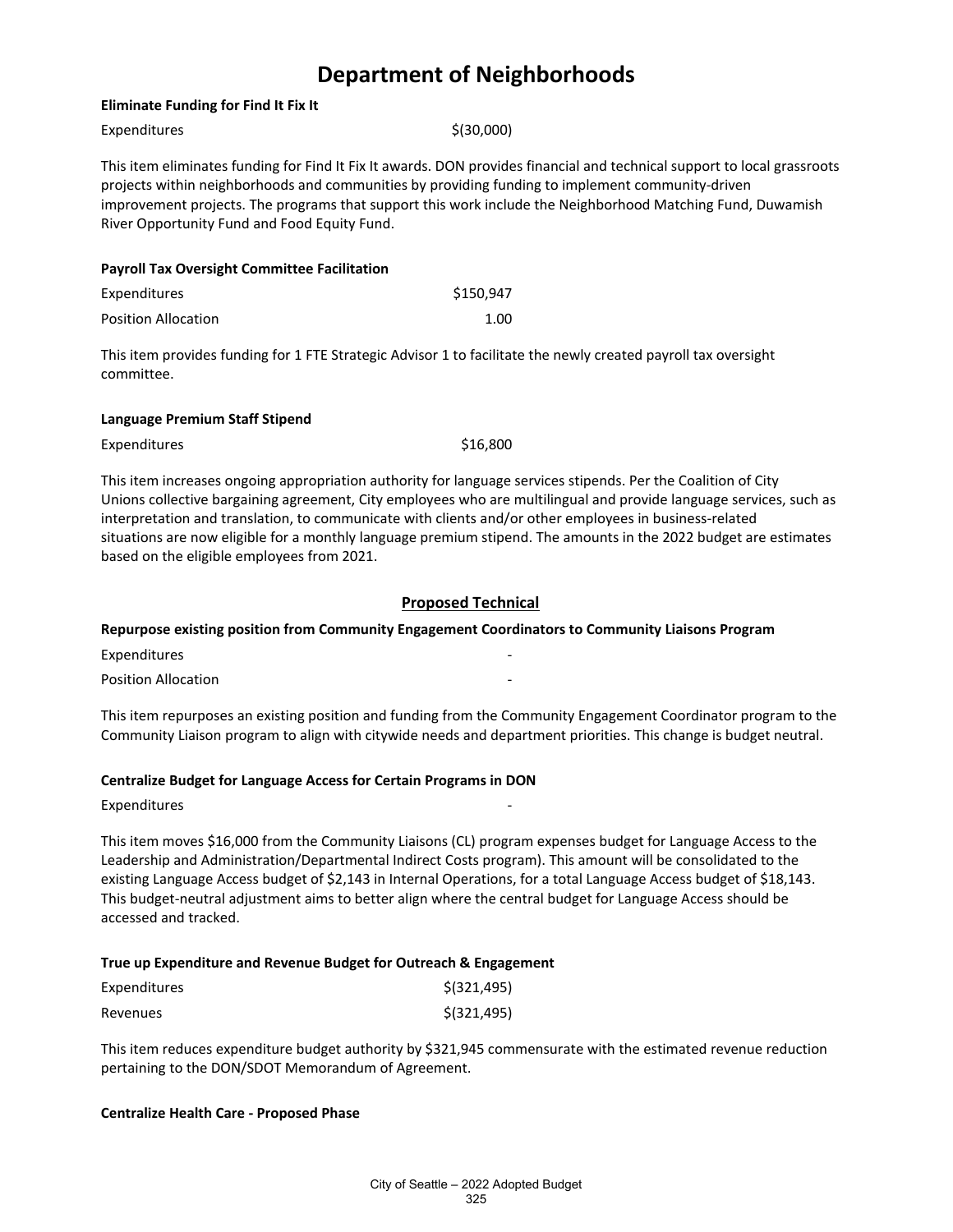#### **Expenditures**

This item is a budget neutral technical adjustments to move health care budget from individual programs to the Central Indirect Costs program. DON centralizes health care costs in this program.

#### **Council**

**Changes to Jumpstart Fund Expenditures, Coronavirus Local Recovery Fund Resources, and Other Community-led Investments**

Expenditures \$(900,000)

Position Allocation

This omnibus Council Budget Action impacts the Department of Neighborhoods in the following ways:

City Council reduced funding for the Equitable Communities Initiative Task Force recommendations by \$14 million in the 2022 Adopted Budget, relative to the Executive's proposed budget, and changed appropriations to one-time funding.  The Council issued a Statement of Legislative Intent that they will work with the Executive to identify ongoing funding to sustain the commitment to the recommendations.  The Wealth Education program received a reduction of \$900,000 leaving an appropriation for 2022 of \$900,000. Total one-time funding for the initiative over 2021-22 is therefore \$2,700,000 including the \$1,800,000 provided in the 2021 budget. The Food Equity Fund investment received a reduction of \$0, leaving an appropriation for 2022 of \$750,000. Total one-time funding for the initiative over 2021-22 is therefore \$1,500,000 including the \$750,000 provided in the 2021 budget.

For additional details please see the Finance General chapter of the 2022 Adopted Budget.

#### **Add \$800,000 GF to DON to support planning for the Chinatown/International District**

Expenditures \$800,000

This item adds one-time funding of \$800,000 of General Fund to the Department of Neighborhoods (DON) for consultant assistance to support the Chinatown/International District neighborhood planning process.

The 2022 Proposed Budget added a dedicated staff person to assist the community in this process. This amendment provides resources for community engagement, including culturally appropriate in-language engagement, and the completion of the report. Previous years' budgets have provided funding for different phases of this work including \$175,000 in the 2021 Adopted Budget.

#### **Errata Corrections to the Proposed Budget and CIP**

Expenditures \$26,386

This Council Budget Action (CBA) adopts corrections to errors in amounts of appropriations or revenues, the errata, for the 2022 Proposed Budget and the 2022 – 2027 Proposed Capital Improvement Program (CIP) identified by the City Budget Office and Central Staff after transmittal to the City Council. Any conflicting effect of CBAs included in Council's final decision on the 2022 Proposed Budget or the 2022-2027 CIP would override changes included in this Errata CBA.

Central Staff has reviewed the proposed corrections and finds that they do not represent policy choices and are appropriately addressed as a single budget action. Only transactions that change appropriations or revenues in the 2022 Proposed Budget or for year 2022 of the CIP are shown in the Summary of Dollar Effect tables above and the Budget Action Transaction table below. The list below describes the corrections included in the transactions of this

Department of Neighborhoods (DON) 1: These transactions would update the inflation increase from 2.4% to 3% for DON contracts supported by GF and Sweetened Beverage Tax (SBT). The inflation rate should have been adjusted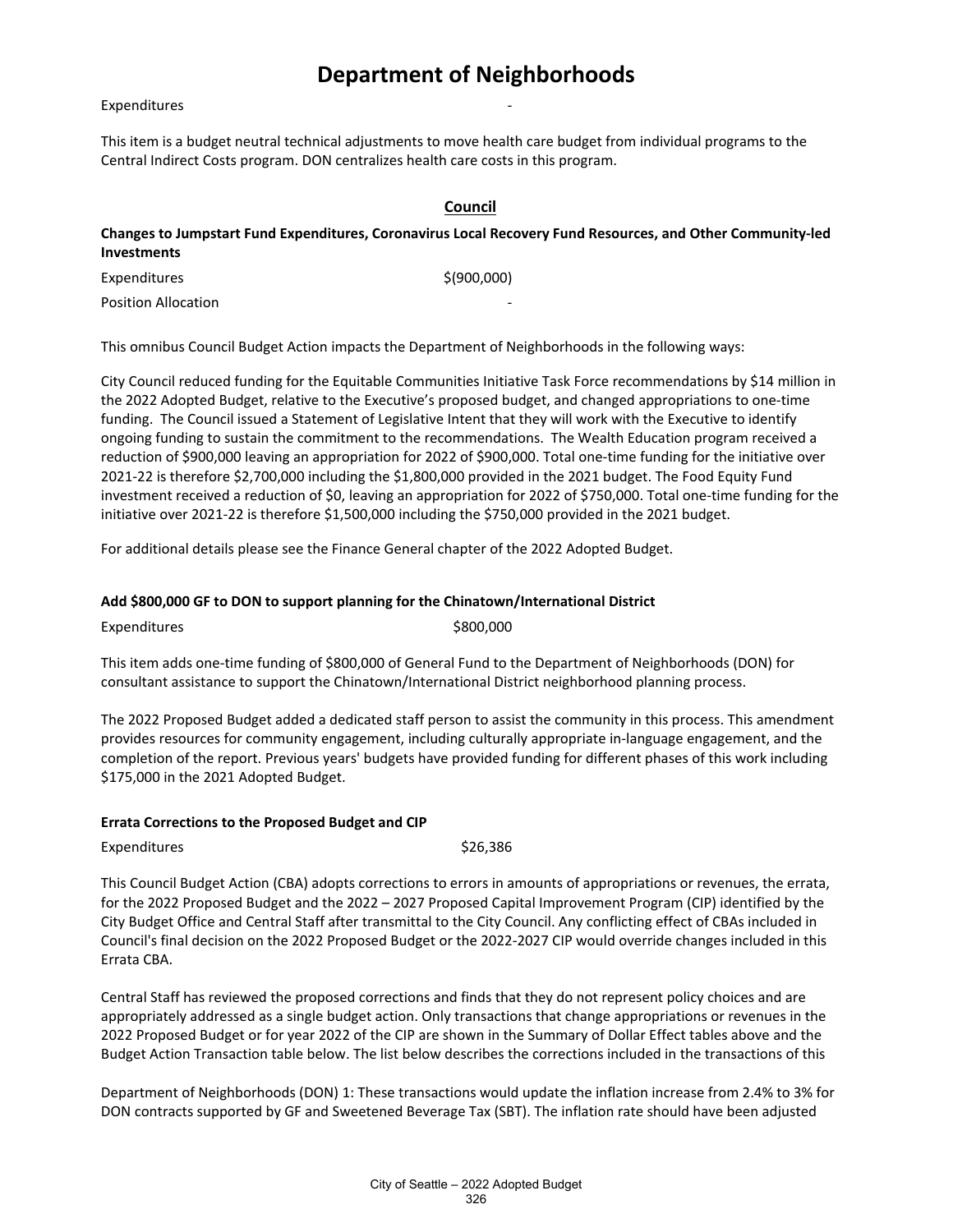based on August forecast.

DON 2: This transaction would increase appropriations to support a Strategic Advisor 1 position to facilitate the Payroll Tax Oversight Committee.

## **Council Provisos**

#### **Add \$200,000 GF in DON for a Guaranteed Basic Income Program and impose a proviso**

Expenditures \$200,000

This item (1) adds \$200,000 GF to the Department of Neighborhoods (DON) to develop a pilot Guaranteed Basic Income (GBI) program that will be implemented by no later than 2023, and (2) imposes a proviso.

GBI programs seek to reduce poverty and foster racial equity by providing individuals with guaranteed cash payments on a regular basis. The cash payments are meant to supplement, rather than replace, existing social safety nets. Recently, over 17 Mayors, including the City of Seattle Mayor, have joined the "Mayors for a Guaranteed Income," a group that advocates for GBI by supporting pilot programs across the country. This item anticipates research and evaluation of these and other GBI programs to inform the development of a Seattle GBI pilot. The pilot will not restrict participation based on employment or immigration status.

The City Council adopted the following provisos to DON's Adopted Budget for 2022:

"Of the appropriations in the 2022 budget for the Department of Neighborhoods' Resources for Wealth Education program (PO-DN-13334) Community Building Budget Summary Level, \$200,000 is appropriated solely to develop a pilot Guaranteed Basic Income program and may be spent for no other purpose."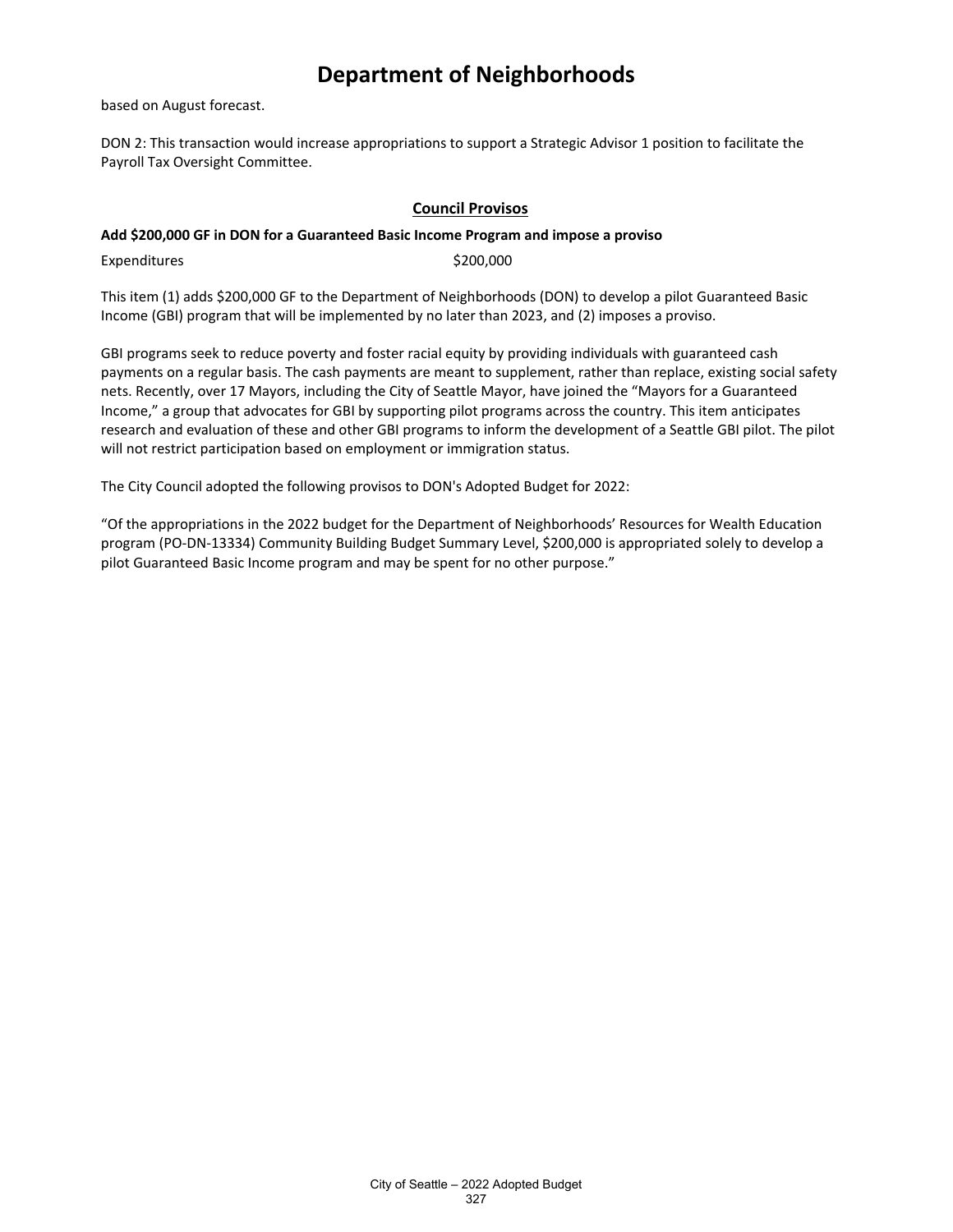| <b>EVACHAIRAL A AACI AIGAA</b>                    |                        |                 |                 |
|---------------------------------------------------|------------------------|-----------------|-----------------|
| <b>Appropriations</b>                             | 2020<br><b>Actuals</b> | 2021<br>Adopted | 2022<br>Adopted |
|                                                   |                        |                 |                 |
| DON - BO-DN-I3100 - Leadership and Administration |                        |                 |                 |
| 00100 - General Fund                              | 4,243,570              | 5,175,954       | 5,591,594       |
| 14500 - Payroll Expense Tax                       |                        |                 | 20,754          |
| Total for BSL: BO-DN-I3100                        | 4,243,570              | 5,175,954       | 5,612,348       |
| DON - BO-DN-I3300 - Community Building            |                        |                 |                 |
| 00100 - General Fund                              | 6,365,782              | 6,266,904       | 8,359,060       |
| 14500 - Payroll Expense Tax                       |                        |                 | 150,947         |
| Total for BSL: BO-DN-I3300                        | 6,365,782              | 6,266,904       | 8,510,008       |
| DON - BO-DN-I3400 - Community Grants              |                        |                 |                 |
| 00100 - General Fund                              | 2,581,399              | 3,503,896       | 4,209,415       |
| 00155 - Sweetened Beverage Tax Fund               |                        | 1,472,939       | 2,972,939       |
| Total for BSL: BO-DN-I3400                        | 2,581,399              | 4,976,835       | 7,182,354       |
| <b>Department Total</b>                           | 13,190,751             | 16,419,693      | 21,304,710      |
| Department Full-Time Equivalents Total*           | 65.00                  | 64.00           | 75.50           |

**Expenditure Overview**

*\* FTE totals are provided for informational purposes only. Changes in FTEs resulting from City Council or Human Resources Director actions outside of the budget process may not be detailed here*

# **Budget Summary by Fund Department of Neighborhoods**

|                                     | 2020<br><b>Actuals</b>   | 2021<br>Adopted | 2022<br>Adopted |
|-------------------------------------|--------------------------|-----------------|-----------------|
| 00100 - General Fund                | 13,190,751               | 14,946,754      | 18,160,070      |
| 00155 - Sweetened Beverage Tax Fund | $\overline{\phantom{a}}$ | 1,472,939       | 2,972,939       |
| 14500 - Payroll Expense Tax         | $\overline{\phantom{a}}$ |                 | 171,701         |
| <b>Budget Totals for DON</b>        | 13,190,751               | 16,419,693      | 21,304,710      |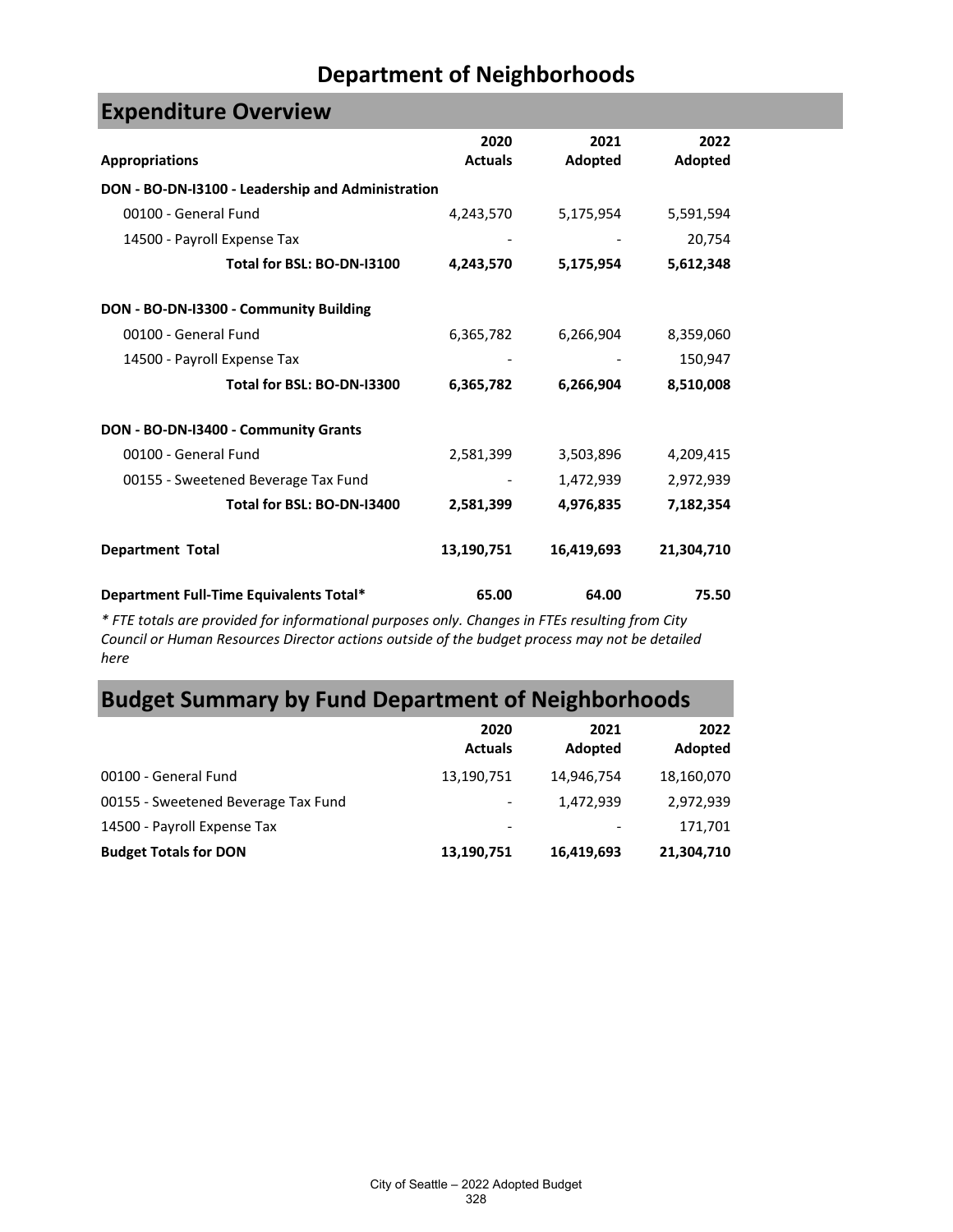# **Revenue Overview**

|                            | <b>2022 Estimated Revenues</b>               |                |           |           |
|----------------------------|----------------------------------------------|----------------|-----------|-----------|
| <b>Account</b>             |                                              | 2020           | 2021      | 2022      |
| Code                       | <b>Account Name</b>                          | <b>Actuals</b> | Adopted   | Adopted   |
| 322900                     | Nonbus Lic&Perm-Other                        | 181,888        | 111,500   | 111,500   |
| 331110                     | <b>Direct Fed Grants</b>                     | 86,310         |           |           |
| 334010                     | <b>State Grants</b>                          | 210,000        |           |           |
| 337010                     | <b>Grants &amp; Contr From Local Govt</b>    | 11,000         |           |           |
| 341300                     | Administrative Fees & Charges                | 1,331,339      | 1,813,563 | 1,863,873 |
| 360350                     | Other Rents & Use Charges                    | 118,360        | 135,000   | 135,000   |
| 360900                     | Miscellaneous Revs-Other Rev                 | 82,418         | 95,220    | 95,220    |
|                            | Total Revenues for: 00100 - General Fund     | 2,021,315      | 2,155,283 | 2,205,593 |
| 322900                     | Nonbus Lic&Perm-Other                        | 417            |           |           |
| <b>Inspections</b>         | Total Revenues for: 48100 - Construction and | 417            |           |           |
| <b>Total DON Resources</b> |                                              | 2,021,732      | 2,155,283 | 2,205,593 |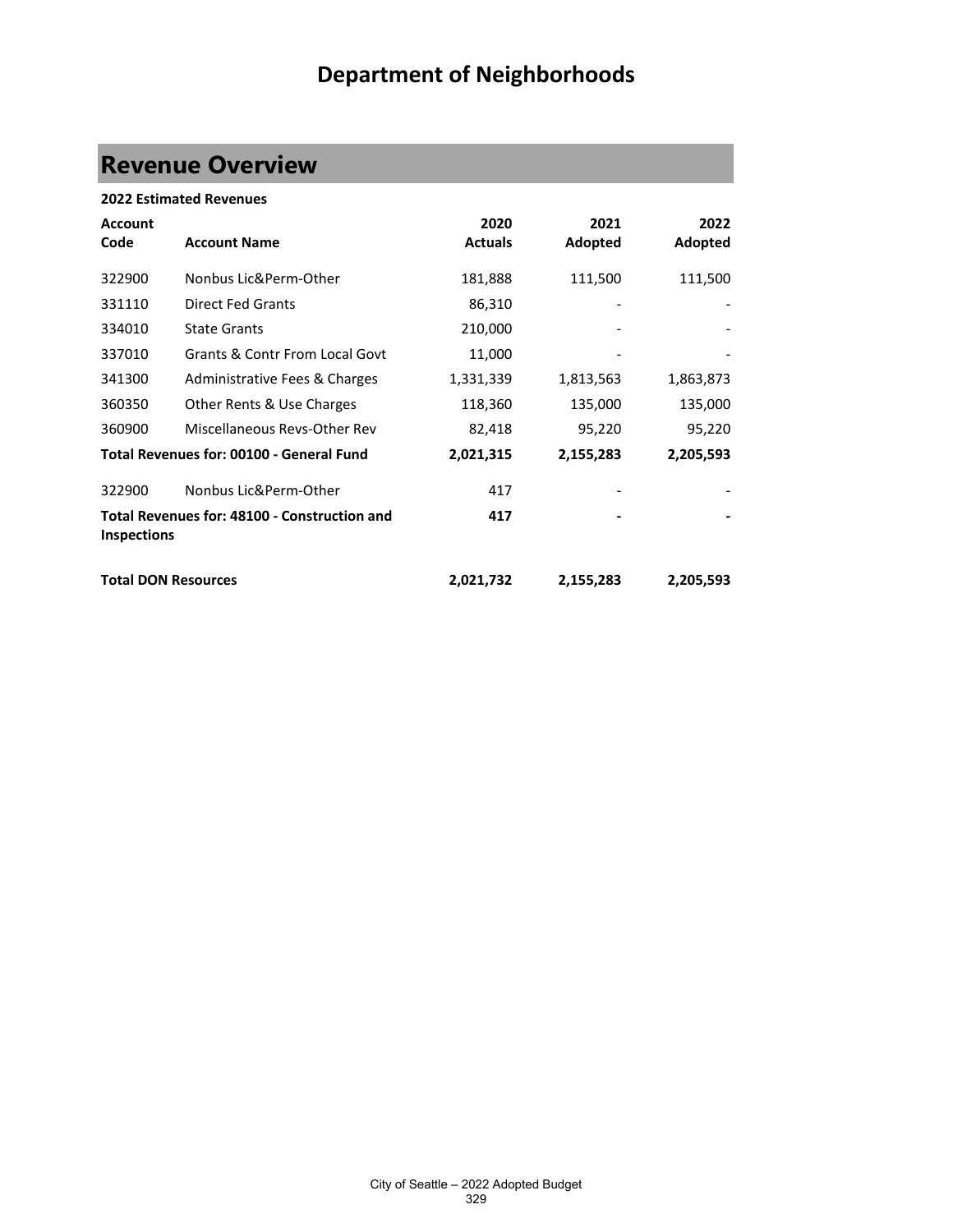## **Appropriations by Budget Summary Level and Program**

## **DON - BO-DN-I3100 - Leadership and Administration**

The purpose of the Leadership and Administration Budget Summary Level is to provide executive, community, financial, human resource, technology and business support to the Department of Neighborhoods.

| <b>Program Expenditures</b>        | 2020<br><b>Actuals</b> | 2021<br>Adopted | 2022<br>Adopted |
|------------------------------------|------------------------|-----------------|-----------------|
| Citywide Indirect Costs            | 1,410,777              | 2,628,366       | 2,933,188       |
| <b>Departmental Indirect Costs</b> | 2,832,793              | 2,547,589       | 2,679,161       |
| Total                              | 4,243,570              | 5,175,954       | 5,612,348       |
| Full-time Equivalents Total*       | 19.75                  | 20.00           | 20.00           |

*\*FTE totals are provided for informational purposes only. Changes in FTEs resulting from City Council or Human Resources Director actions outside of the budget process may not be detailed here*

*The following information summarizes the programs in Leadership and Administration Budget Summary Level:*

#### **Citywide Indirect Costs**

The purpose of the Citywide Indirect Costs program is to fund internal services costs originating from outside of the department such as allocated costs from the Department of Finance and Administrative Services and Seattle Information Technology Department.

|                         | 2020           | 2021      | 2022           |
|-------------------------|----------------|-----------|----------------|
| Expenditures/FTE        | <b>Actuals</b> | Adopted   | <b>Adopted</b> |
| Citywide Indirect Costs | 1.410.777      | 2.628.366 | 2.933.188      |

## **Departmental Indirect Costs**

The purpose of the Departmental Indirect Costs program is to fund costs associated with management of the department. This may include personnel costs related to department leadership and administration or other administrative costs such as external rent and operating supplies or services.

|                                    | 2020           | 2021      | 2022      |
|------------------------------------|----------------|-----------|-----------|
| Expenditures/FTE                   | <b>Actuals</b> | Adopted   | Adopted   |
| Departmental Indirect Costs        | 2.832.793      | 2.547.589 | 2,679,161 |
| <b>Full Time Equivalents Total</b> | 19.75          | 20.00     | 20.00     |

## **DON - BO-DN-I3300 - Community Building**

The purpose of the Community Building Budget Summary Level is to deliver technical assistance, support services, and programs in neighborhoods to strengthen local communities, engage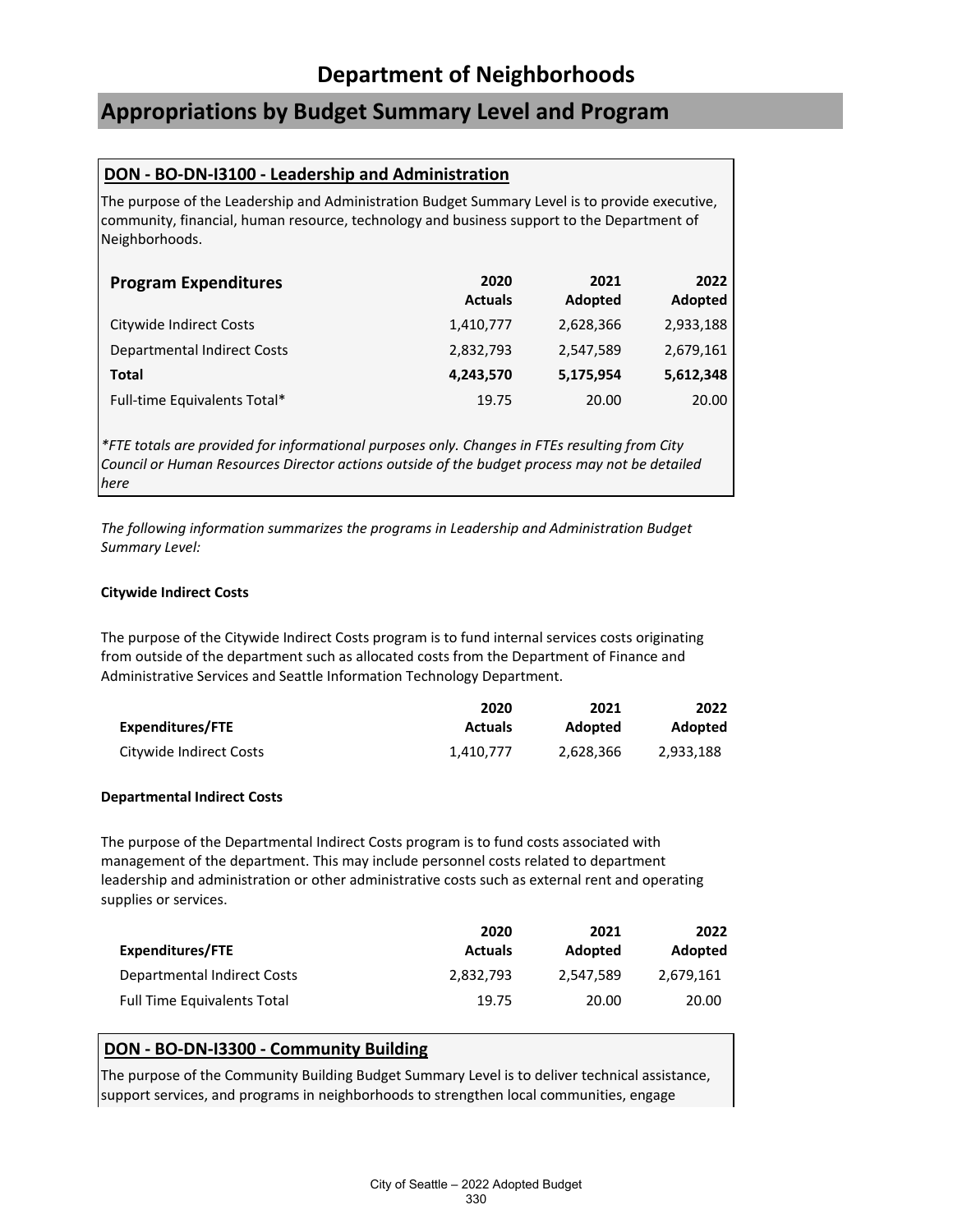residents in neighborhood improvement, leverage resources, and complete neighborhood-initiated projects.

| <b>Program Expenditures</b>                           | 2020<br><b>Actuals</b> | 2021<br>Adopted | 2022<br>Adopted |
|-------------------------------------------------------|------------------------|-----------------|-----------------|
| <b>Community Engagement Coordinators</b>              | 2,546,378              | 2,589,516       | 3,531,858       |
| <b>Community Liaisons</b>                             | 537,775                | 742,399         | 718,665         |
| <b>Community Safety</b>                               | 721,506                | 1,028,486       | 1,091,649       |
| Duwamish River Opportunity Fun                        | 192,275                |                 |                 |
| <b>Historic Preservation</b>                          | 1,007,627              | 800,579         | 838,541         |
| Housing Affordability and Livability Agenda<br>(HALA) | 22,503                 | 1               |                 |
| Major Institutions and Schools                        | 213,256                | 166,779         | 207,656         |
| Participatory Budgeting (Your Voice Your<br>Choice)   | 156,631                | 122,673         | 122,673         |
| People's Academy for Community<br>Engagement (PACE)   | 100,502                | 25,301          | 156,244         |
| P-Patch Community Gardening                           | 867,329                | 791,169         | 791,169         |
| Re-imagination and Recovery                           |                        |                 | 1,051,553       |
| <b>Total</b>                                          | 6,365,782              | 6,266,904       | 8,510,008       |
| Full-time Equivalents Total*                          | 37.25                  | 36.00           | 42.50           |

*\*FTE totals are provided for informational purposes only. Changes in FTEs resulting from City Council or Human Resources Director actions outside of the budget process may not be detailed here*

*The following information summarizes the programs in Community Building Budget Summary Level:*

## **Community Engagement Coordinators**

The purpose of the Community Engagement Coordinators Program is to provide a range of technical assistance and support services for residents and neighborhood groups to develop a sense of partnership among neighborhood residents, businesses, and City government.

|                                          | 2020           | 2021      | 2022      |
|------------------------------------------|----------------|-----------|-----------|
| Expenditures/FTE                         | <b>Actuals</b> | Adopted   | Adopted   |
| <b>Community Engagement Coordinators</b> | 2.546.378      | 2.589.516 | 3.531.858 |
| <b>Full Time Equivalents Total</b>       | 15.00          | 17.00     | 20.00     |

## **Community Liaisons**

The purpose of the Community Liaisons Program is to provide equitable outreach and engagement in a culturally competent manner to historically underserved communities. This is done for City departments through independent contractors who serve as resources and liaisons for community members, provide quality translations and interpretations and advise on best practices for engaging with their communities.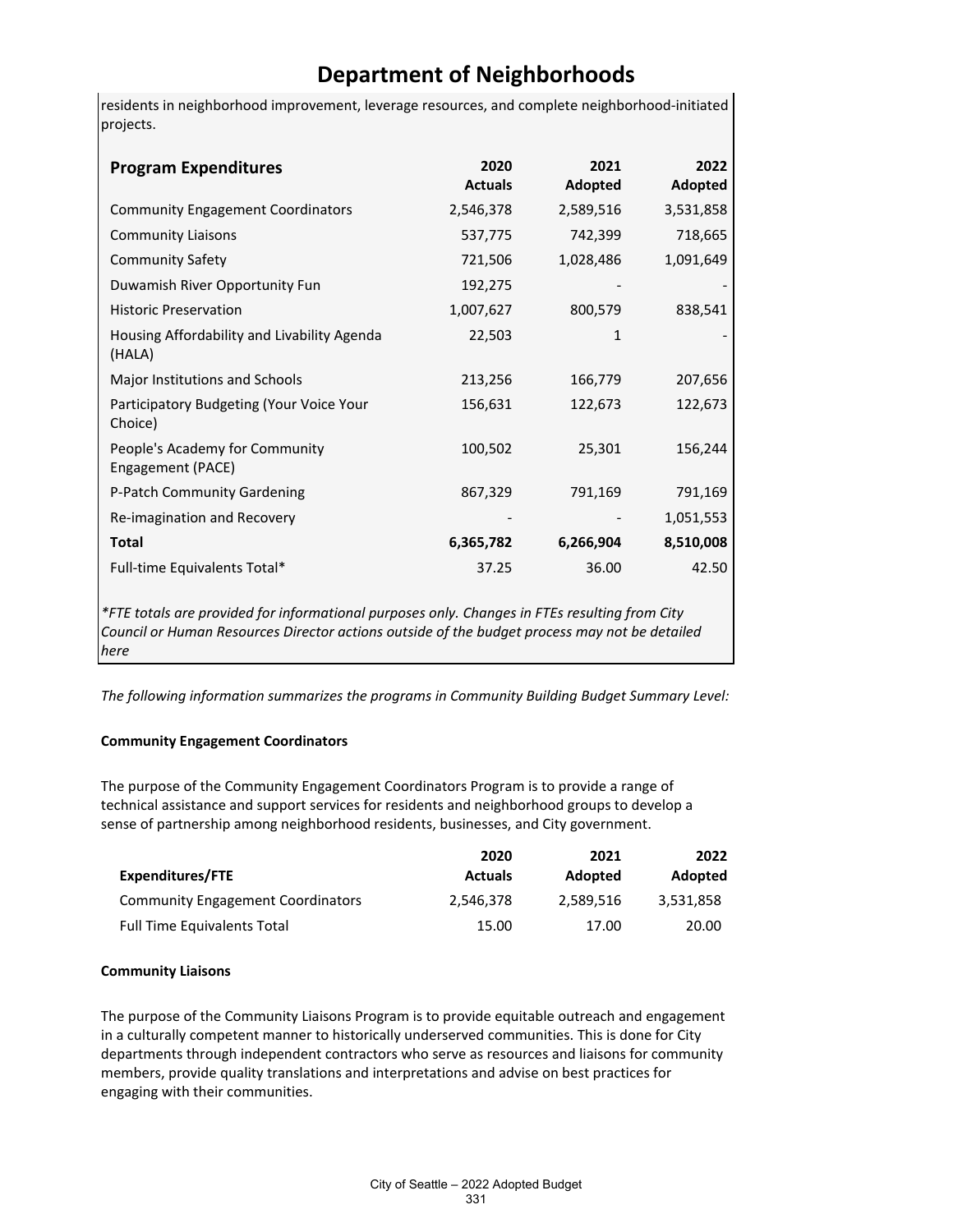| Expenditures/FTE                   | 2020<br><b>Actuals</b> | 2021<br>Adopted | 2022<br>Adopted |
|------------------------------------|------------------------|-----------------|-----------------|
| Community Liaisons                 | 537.775                | 742.399         | 718,665         |
| <b>Full Time Equivalents Total</b> | 3.75                   | 3.00            | 4.00            |

#### **Community Safety**

The purpose of the Community Safety program is to support the City of Seattle's commitment to being a safe, vibrant, and interconnected city that ensures all residents can live safely and securely.

|                  | 2020           | 2021      | 2022      |
|------------------|----------------|-----------|-----------|
| Expenditures/FTE | <b>Actuals</b> | Adopted   | Adopted   |
| Community Safety | 721.506        | 1,028,486 | 1,091,649 |

#### **Duwamish River Opportunity Fun**

The purpose of the Duwamish River Opportunity Fund Program is to support new and existing small-scale programs focused on the challenges faced by communities in the Duwamish River area.

|                                | 2020           | 2021    | 2022           |
|--------------------------------|----------------|---------|----------------|
| Expenditures/FTE               | <b>Actuals</b> | Adopted | <b>Adopted</b> |
| Duwamish River Opportunity Fun | 192.275        | -       | $\sim$         |

#### **Healthy Food Fund**

The purpose of the Healthy Food Fund Program is to support community-based projects and programs that are food-related consistent with the overarching goal of the Sweetened Beverage Tax of improving public health.

|                             | 2020           | 2021    | 2022                     |
|-----------------------------|----------------|---------|--------------------------|
| Expenditures/FTE            | <b>Actuals</b> | Adopted | <b>Adopted</b>           |
| Full Time Equivalents Total | 1.50           | -       | $\overline{\phantom{0}}$ |

## **Historic Preservation**

The purpose of the Historic Preservation Program is to provide technical assistance, outreach, and education to the general public, owners of historic properties, government agencies, and elected officials to identify, protect, rehabilitate, and re-use historic properties

|                                    | 2020           | 2021    | 2022    |
|------------------------------------|----------------|---------|---------|
| Expenditures/FTE                   | <b>Actuals</b> | Adopted | Adopted |
| <b>Historic Preservation</b>       | 1.007.627      | 800.579 | 838.541 |
| <b>Full Time Equivalents Total</b> | 7.00           | 7.00    | 7.00    |

## **Housing Affordability and Livability Agenda (HALA)**

The purpose of the Housing Affordability Livability Agenda (HALA) Program is to address affordable housing and livability within the City through outreach and engagement efforts.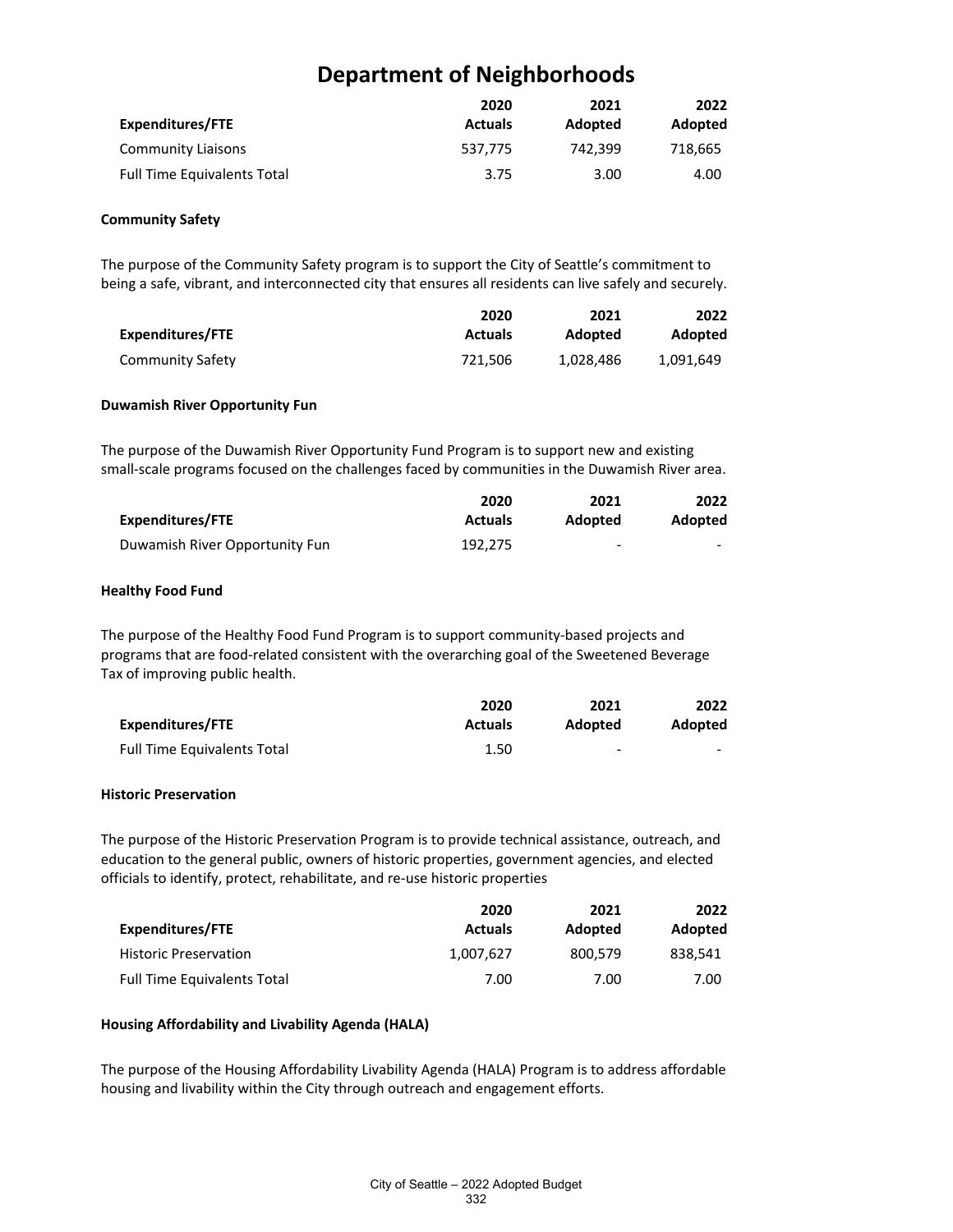|                                             | 2020           | 2021    | 2022                     |
|---------------------------------------------|----------------|---------|--------------------------|
| <b>Expenditures/FTE</b>                     | <b>Actuals</b> | Adopted | Adopted                  |
| Housing Affordability and Livability Agenda | 22.503         |         | $\overline{\phantom{a}}$ |
| (HALA)                                      |                |         |                          |

#### **Major Institutions and Schools**

The purpose of the Major Institutions and Schools Program is to coordinate community involvement in the development, adoption, and implementation of Major Institution Master Plans, and to facilitate community involvement in school re-use and development.

| Expenditures/FTE                   | 2020<br><b>Actuals</b> | 2021<br>Adopted | 2022<br>Adopted |
|------------------------------------|------------------------|-----------------|-----------------|
| Major Institutions and Schools     | 213.256                | 166.779         | 207.656         |
| <b>Full Time Equivalents Total</b> | 2.00                   | 2.00            | 2.00            |

#### **Participatory Budgeting (Your Voice Your Choice)**

The purpose of the Participatory Budgeting (Your Voice Your Choice) Program is to provide a process in which Seattle residents democratically decide how to spend a portion of the City's budget.

|                                                     | 2020           | 2021    | 2022    |
|-----------------------------------------------------|----------------|---------|---------|
| Expenditures/FTE                                    | <b>Actuals</b> | Adopted | Adopted |
| Participatory Budgeting (Your Voice Your<br>Choice) | 156,631        | 122.673 | 122.673 |
| <b>Full Time Equivalents Total</b>                  | 1.00           | 1.00    | 1.00    |

## **People's Academy for Community Engagement (PACE)**

The purpose of the People's Academy for Community Engagement (PACE) Program is to provide leadership development and skill building of emerging leaders in a multicultural, participatory adult learning environment where participants learn hands-on strategies for community building, inclusive engagement, and accessing governments from experts in the field

|                                                     | 2020           | 2021    | 2022    |
|-----------------------------------------------------|----------------|---------|---------|
| Expenditures/FTE                                    | <b>Actuals</b> | Adopted | Adopted |
| People's Academy for Community<br>Engagement (PACE) | 100,502        | 25.301  | 156.244 |
| <b>Full Time Equivalents Total</b>                  | 1.00           | -       | -       |

## **P-Patch Community Gardening**

The purpose of the P-Patch Community Gardening Program is to provide community gardens, gardening space, and related support to Seattle residents while preserving open space for productive purposes, particularly in high-density communities

|                             | 2020           | 2021    | 2022    |
|-----------------------------|----------------|---------|---------|
| Expenditures/FTE            | <b>Actuals</b> | Adopted | Adopted |
| P-Patch Community Gardening | 867.329        | 791.169 | 791.169 |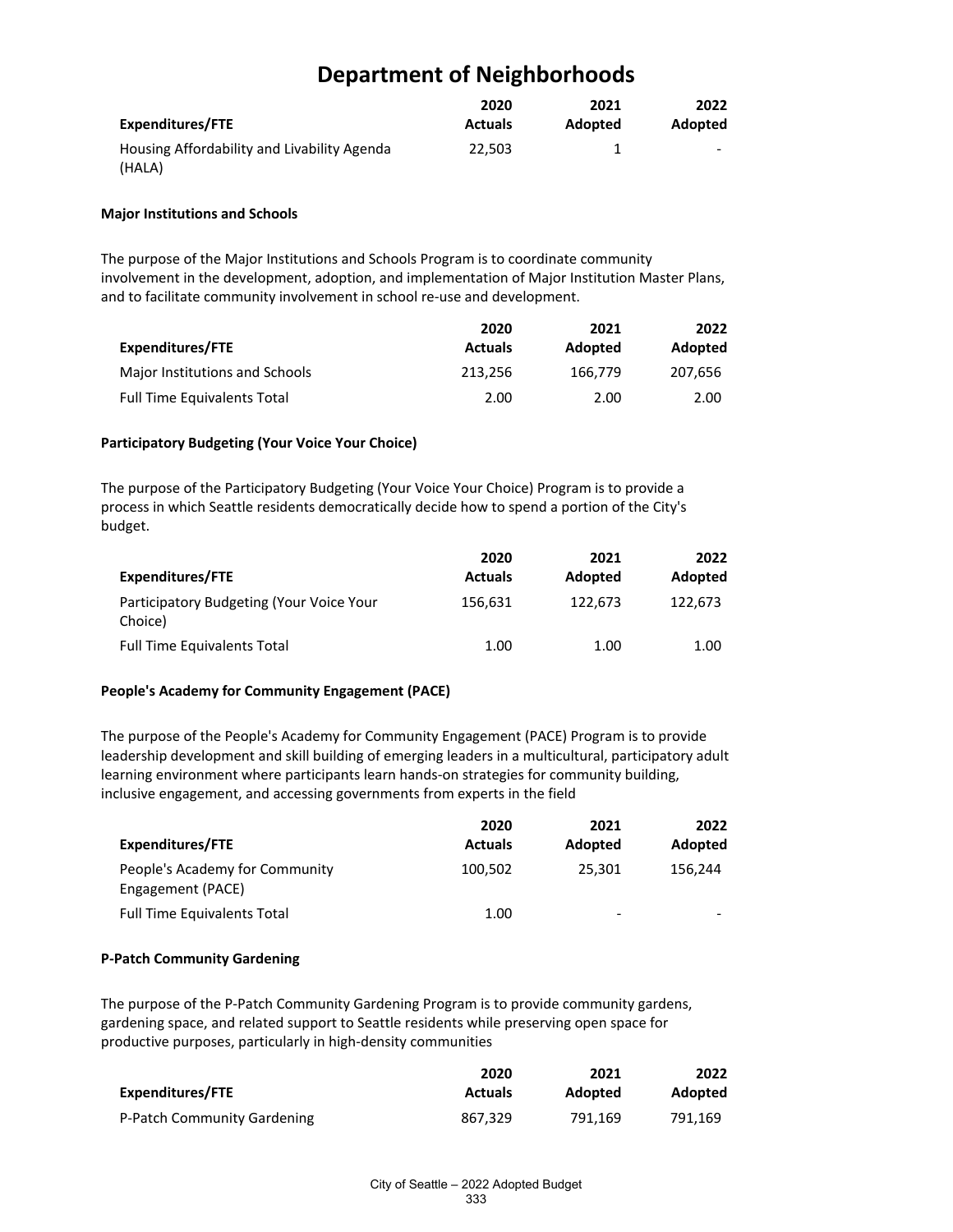| Full Time Equivalents Total | 6.00 | 6.00 | 6.00 |
|-----------------------------|------|------|------|
|                             |      |      |      |

#### **Re-imagination and Recovery**

The purpose of the Re-imagination and Recovery program is to provide transformational, peoplecentered programming and services informed by data and best practices that enhance and expand government support in under-served communities.

|                                    | 2020           | 2021    | 2022           |
|------------------------------------|----------------|---------|----------------|
| Expenditures/FTE                   | <b>Actuals</b> | Adopted | <b>Adopted</b> |
| Re-imagination and Recovery        | -              | $\sim$  | 1.051.553      |
| <b>Full Time Equivalents Total</b> | -              | -       | 2.50           |

## **DON - BO-DN-I3400 - Community Grants**

The purpose of the Community Grants Budget Summary Level is to provide support to local grassroots projects within neighborhoods and communities by providing funding to implement community-based self-help projects.

| <b>Program Expenditures</b>    | 2020<br><b>Actuals</b>   | 2021<br>Adopted | 2022<br>Adopted |
|--------------------------------|--------------------------|-----------------|-----------------|
| Duwamish River Opportunity Fun | $\overline{\phantom{a}}$ | 249,799         | 249,799         |
| Find It Fix It                 | -                        | 30,000          |                 |
| <b>Healthy Food Fund</b>       | $\overline{\phantom{a}}$ | 1,472,939       | 3,703,560       |
| Neighborhood Matching          | 2,581,399                | 3,224,097       | 3,228,995       |
| <b>Total</b>                   | 2,581,399                | 4,976,835       | 7,182,354       |
| Full-time Equivalents Total*   | 8.00                     | 8.00            | 13.00           |

*\*FTE totals are provided for informational purposes only. Changes in FTEs resulting from City Council or Human Resources Director actions outside of the budget process may not be detailed here*

*The following information summarizes the programs in Community Grants Budget Summary Level:*

## **Duwamish River Opportunity Fun**

The purpose of the Duwamish River Opportunity Fund Program is to support new and existing small-scale programs focused on the challenges faced by communities in the Duwamish River area.

| Expenditures/FTE               | 2020<br><b>Actuals</b> | 2021    | 2022           |
|--------------------------------|------------------------|---------|----------------|
|                                |                        | Adopted | <b>Adopted</b> |
| Duwamish River Opportunity Fun | $\sim$                 | 249.799 | 249.799        |

#### **Find It Fix It**

The purpose of the Find It Fix It (FIFI) Program is provide funds for grassroots projects to improve neighborhood infrastructure.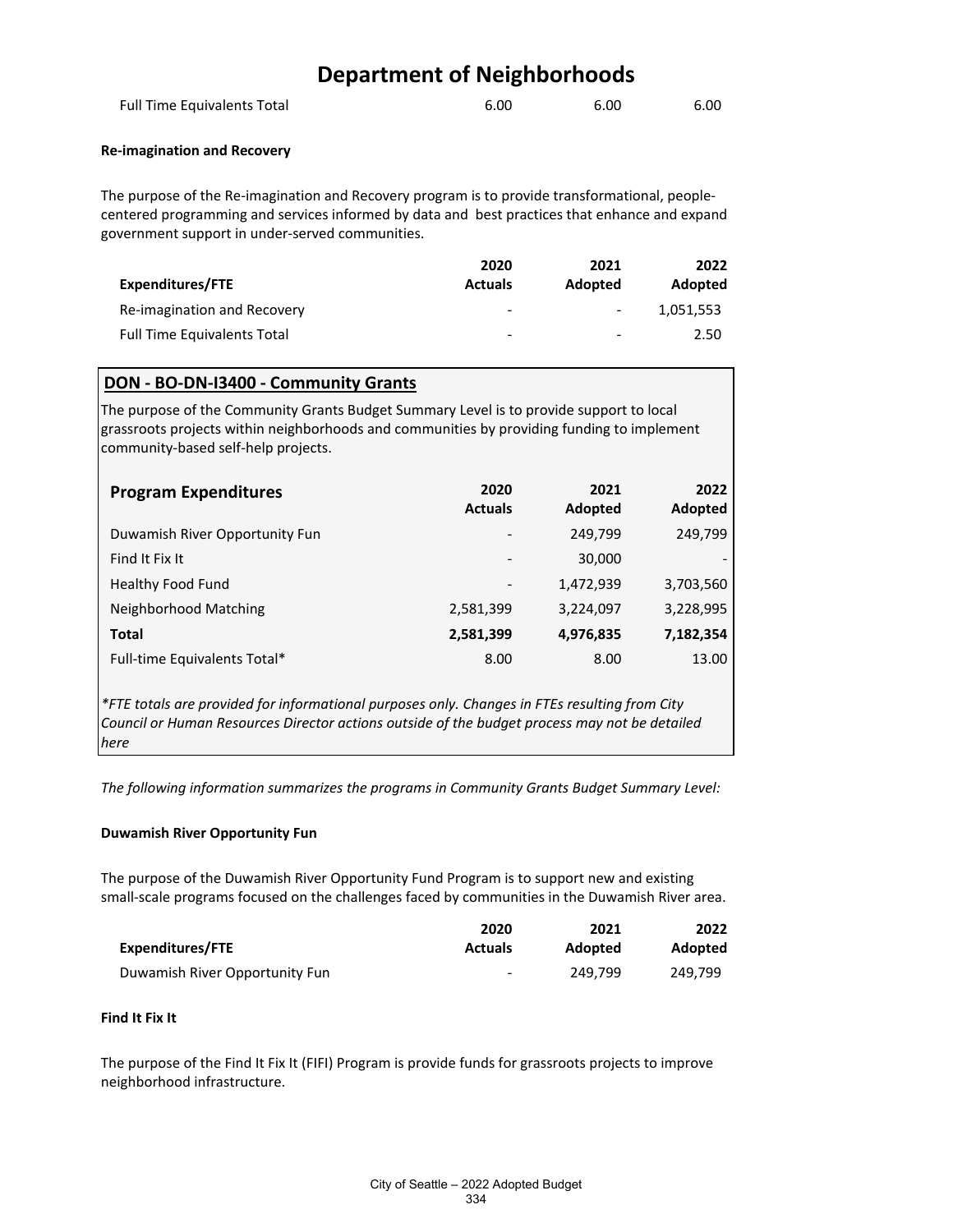|                  | 2020                         | 2021    | 2022                     |
|------------------|------------------------------|---------|--------------------------|
| Expenditures/FTE | <b>Actuals</b>               | Adopted | Adopted                  |
| Find It Fix It   | $\qquad \qquad \blacksquare$ | 30,000  | $\overline{\phantom{0}}$ |

## **Healthy Food Fund**

The purpose of the Healthy Food Fund Program is to support community-based projects and programs that are food-related consistent with the overarching goal of the Sweetened Beverage Tax of improving public health.

|                                    | 2020                     | 2021      | 2022      |
|------------------------------------|--------------------------|-----------|-----------|
| Expenditures/FTE                   | <b>Actuals</b>           | Adopted   | Adopted   |
| Healthy Food Fund                  | $\overline{\phantom{a}}$ | 1.472.939 | 3,703,560 |
| <b>Full Time Equivalents Total</b> | $\overline{\phantom{0}}$ | -         | 5.00      |

#### **Neighborhood Matching**

The purpose of the Neighborhood Matching Program is to support local grassroots projects within neighborhoods and communities. The Neighborhood Matching Fund provides funding to match community contributions of volunteer labor, donated professional services and materials, or cash, to implement community-based self-help projects.

| Expenditures/FTE                   | 2020<br><b>Actuals</b> | 2021<br>Adopted | 2022<br>Adopted |
|------------------------------------|------------------------|-----------------|-----------------|
|                                    |                        |                 |                 |
| <b>Full Time Equivalents Total</b> | 8.00                   | 8.00            | 8.00            |